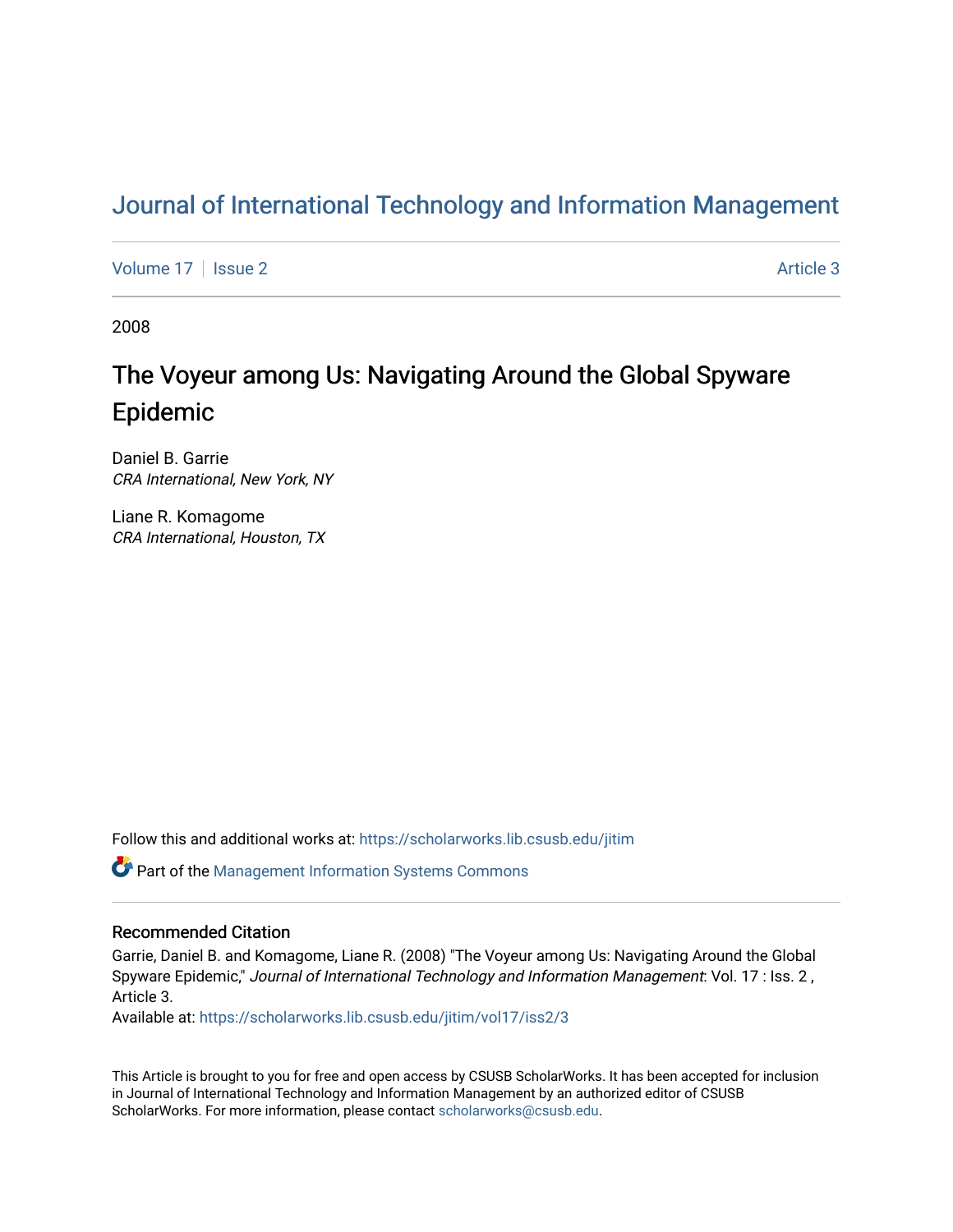# **The Voyeur among Us: Navigating Around the Global Spyware Epidemic**

# **Daniel B. Garrie CRA International, New York, NY**

# **Liane R. Komagome CRA International, Houston, TX**

# **ABSTRACT**

*Spyware poses a serious threat of privacy infringement to unassuming internet users across the globe. Existing European legislation attempts to protect end-users from unethical review and use of their personal data. Outlawing spyware technology and strengthening the legal consent requirement for datamining may offer end users additional assurances that their privacy rights are upheld, as well as more tangible shelter from the existing spyware epidemic. These proposed solutions, however, will only create successful safe havens for internet users by obtaining international buy-in.* 

#### **INTRODUCTION**

With today's rapid rate of technological advancement, it is imperative that judicial systems around the world involve their legal systems to address the global problem of spyware. Because digital privacy is not limited to a specific geographical boundary, protection of privacy must be regarded as a global issue. As society world wide becomes more dependent on technology, the risk surrounding its misuse increases exponentially and demands greater awareness and action by the average citizen.

Spyware, whether in Europe or the U.S., is flourishing. A recent International Data Corporation (hereafter "IDC") survey identified spyware as the fourth greatest threat to enterprise security (Gordan, 2005). An AOL/National Cyber Security Alliance (NCSA) Online Safety Study also recently reported that 80 percent of scanned computers contain a variety of spyware or adware (Gordan, 2005). Thus, we must address the existence of spyware and its ever-growing, evolving nature due to our computer-driven society.

Despite the strict data processing protection laws adopted by the European Union (hereafter "E.U."), little has been done to protect European Internet users from spyware (Levy & Stone, 2005). Left largely unchecked by legal remedies, spyware has infiltrated and overrun personal computers worldwide. This paper expounds the threat of spyware in light of its technical capabilities, analyzes how spyware violates existing European law, and proposes both statutory and non-statutory methods to successfully defeat this parasite (For a description of losses due to identity theft and the potential liability of those stealing the information, see Byers, 2001).

## **TECHNOLOGICAL OVERVIEW OF SPYWARE**

Understanding spyware requires the realization that any connection to a site on the World Wide Web [hereafter "Web"] is not passive and the visitor does not wander around invisibly. Connecting to the Web is not like opening a book in the library and looking at its contents. While the person accessing the Web is gathering information from the site, the site knows the visitor is there, is monitoring the visitor's actions and has varying levels of access, by the visitor's invitation, to that visitor's computer. One of the earliest forms of this active interaction was cookie technology.(Gordon, 2005). Most users find cookies beneficial because they "[e]liminate the need to repeatedly fill out order forms or re-register on Web sites" (Gordon, 2005). For instance, with passwords being increasingly difficult to remember, some sites that require user names and passwords place cookies on the hard drive so that the user has the option to log-in automatically when visiting.

The reality is, however, that many businesses seek more competitive advantages, and, consequently, have developed a variety of legitimate and illegitimate technologies to enhance their market advantage. Some modifications that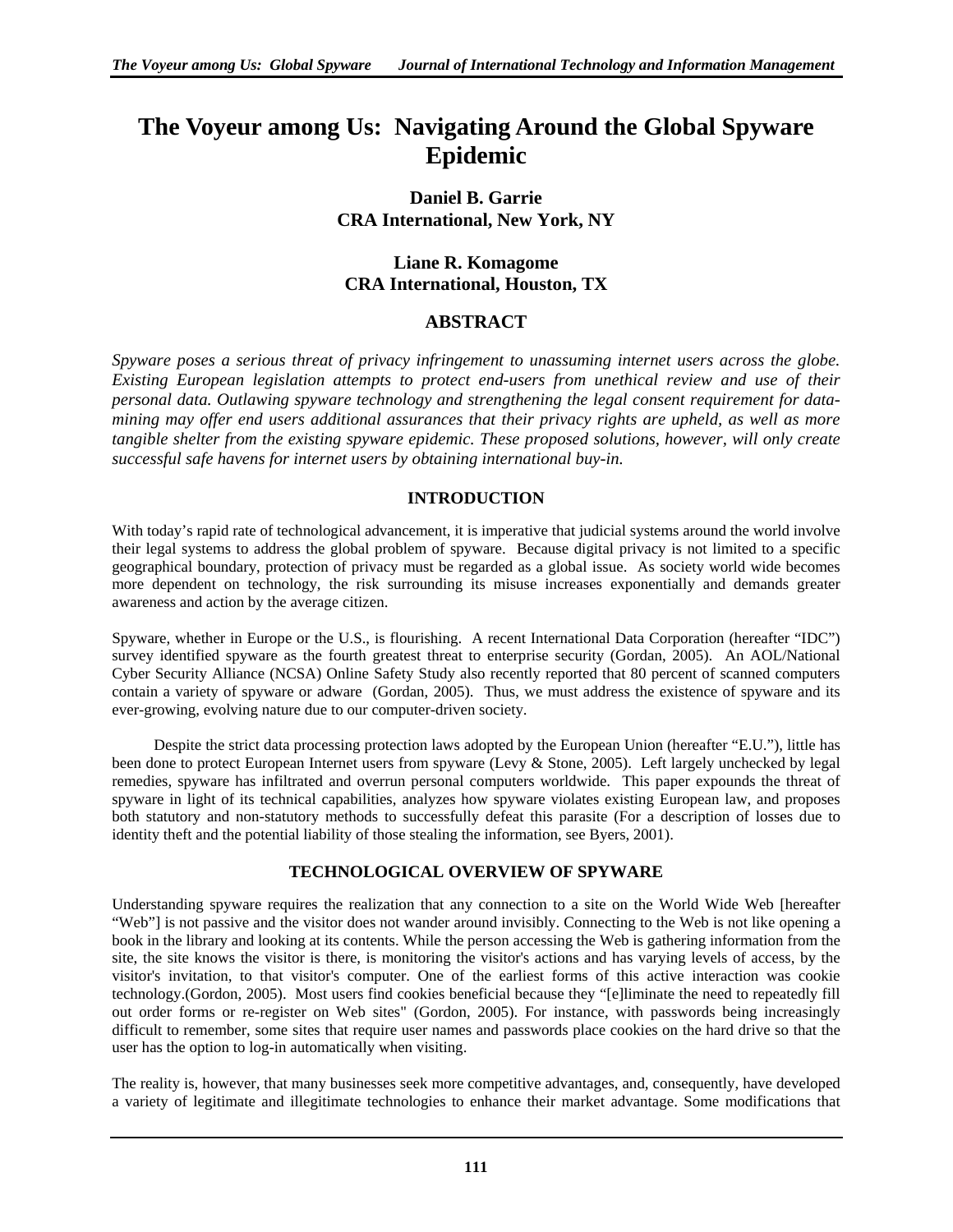transform legitimate cookie technologies into illegitimate ones include data miners that actively collect information, dialers that change the computers dial-up networking, worms that create self-replicating viruses, and hijackers that hijack a user's home page are (Lavasoft, Spyware & Harmful Technologies, 2005).

#### **Spyware Defined**

Spyware is generally defined as software that, once installed on a person's computer (usually without consent), collects and reports in-depth information about that end-user (Gordan, 2005). Spyware is the progeny of clickstream data or cookie based data mining technology (Brandt, 2000). These technologies are viewed as instrumental to the operation of the global information society. To demonstrate this expansive reliance on cookie technologies, the reader need only view the cookies stored on any personal computer.<sup>[1](#page-10-0)</sup> The intertwined nature of spyware to other data mining technologies makes regulation a very delicate and difficult process. Most web portals would be severely limited, if not rendered useless, in the absence of spyware-like technologies. A sampling of Web sites that would not operate if such technology was prohibited is as follows: www.yahoo.com; www.google.com; www.wamu.com; www.schwab.com; [www.ibm.com;](http://www.ibm.com/) (U.S Dep't of Commerce, 2000) and adjoining these web sites are a slew of intranet and Web applications that utilize cookies and clickstream data for authentication.

Spyware is capable of gathering a wide range of information, including web-surfing habits, each and every keystroke, e-mail messages, credit-card information, and other personal information on users' computers (Adelman, 2005). In the world of technology, "Spyware" is the umbrella term under which numerous technologies, both legal and malicious, fall including: adware (Hagerty & Berman, 2003); trojans; hijackers (Wilson, 2005); key loggers (Schultz, 2003); malware (Carfarchio, 2002); and, dialers (Wilson, 2005). While each of these technologies has its own unique behavior, for the most part they are all installed without a user's informed and explicit consent, and tend to extract varying degrees of personal information, usually without that end-user's consent (Spiror, 2005). For instance, Trojan spyware operates with a focus on password-stealing using a "trojanized" piece of software to grab passwords, either directly from the keyboard or while in transit over the network, has been implemented many times on a raft of different platforms, which is installed without the user's consent (Wilson, 2005).

Spyware operates in relative secrecy, gathering end-user information without the end-user's consent or knowledge. When spyware successfully installs it is difficult to remove because it embeds itself within the system and uses various techniques to detect and replace various files that are integral to the operation of the user's machine, so if a user rips out one or two parts, the undetected parts will come in and replace the files that were removed (Wilson, 2005). The outcome is that although the user is aware that spyware is installed, it is difficult for the user to remove, even when utilizing spyware removal technology (Schultz, 2003). Spyware blurs the existing fuzzy line between a malicious virus and an aggressive Internet marketing tool. Spyware, however, can monitor more than just the web pages an Internet surfer visits (for example, see Urbach & Kibel, 2004); it is able to access the end-user's electronic file system (Prostic, 2004), e-mail system, web pages viewed, and any other information the end-user accesses on the machine that is not encrypted (Volkmer, 2004).

While valid commercial uses for spyware exist, its primary purpose is to spy and to gather information by invading a user's protected digital space (Gibson, 2005), unbeknownst to the end-user (Foster, 2002), and to relay it to a third party. For instance, a malicious spyware application might "pop up" a dialog box that warns the user of a problem with his or her account only to redirect that person to a look-alike site, which then acquires personal financial resources (Krause, 2005). As Krause (2005) points out generally, malicious spyware tends to be financially motivated, distinguishing itself from past viruses/malware.

## **TWO TYPES OF SPYWARE**

Spyware, once it is installed on an end-user's machine, can be cataloged in one of two ways: (1) software-enabled installation of spyware via shareware applications; and, (2) web-enabled installation through a user's browser. This distinction is drawn because spyware's delivery and installation mechanisms can be categorized as either softwareenabled or web-enabled spyware.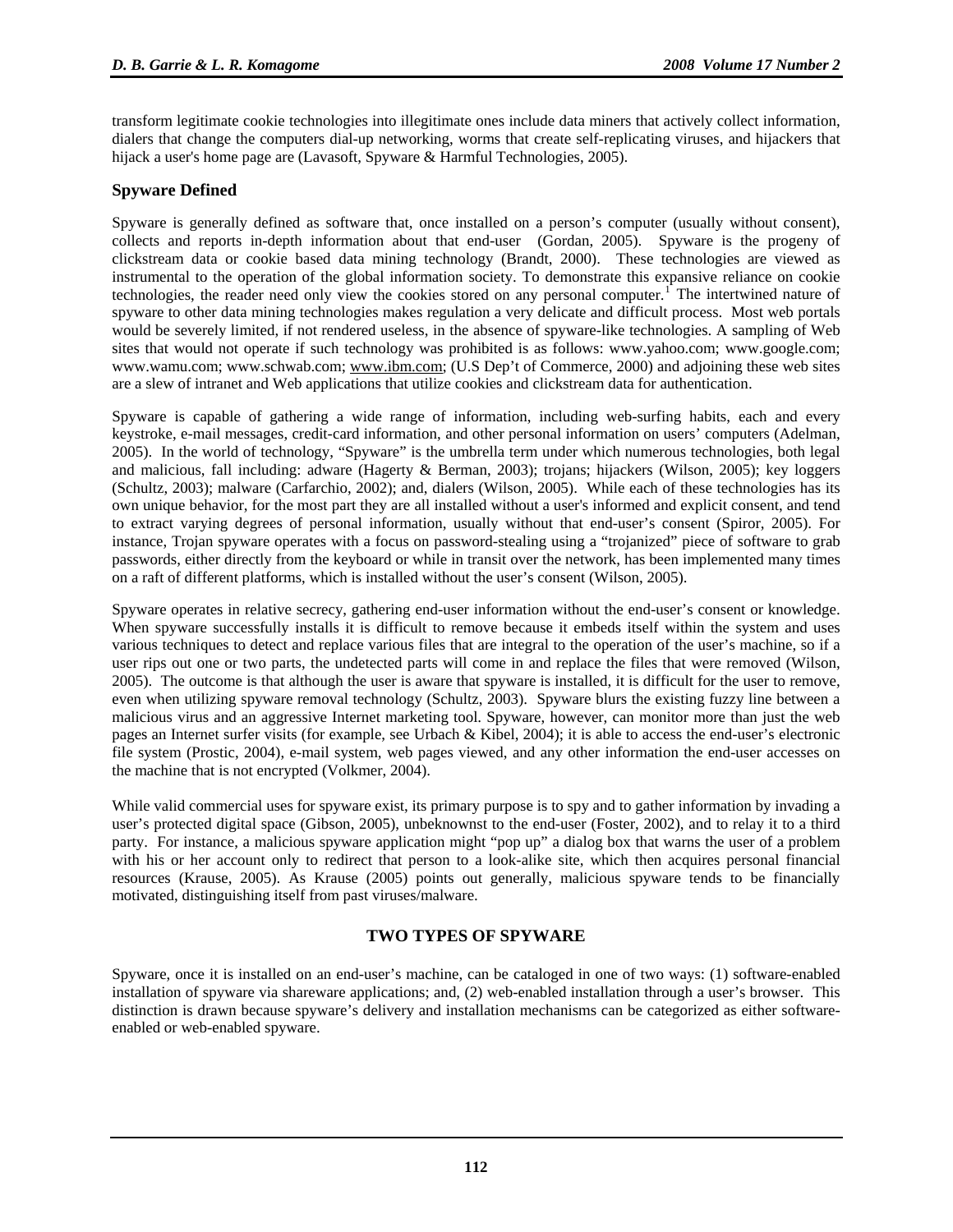#### **Software Enabled Installation of Spyware via Shareware**

As Moshchuk,T., Bragin, T., Gribble, S. and Levy H (2005), researchers from University of Washington Dep't of Computer Science, point out software-enabled spyware installs itself by way of attaching itself to shareware software, such as Kazaa [\(http://www.kazaa.com\)](http://www.kazaa.com/) to which spyware code has been attached to several hundred million machines. Commonly these software programs are embedded within a DLL (Dynamic Link Library) that the intruder can manipulate at a later date (Moshchuk, 2005). On average, such spyware has 93 components, making the process of removal, even for a knowledgeable technical person, an arduous and daunting, if not impossible, task (Moshchuk, 2005). Software-enabled spyware that relies on this attachment mechanism for installation has been coined "piggy-backed spyware" (Moshchuk, 2005).

The majority of software-enabled spyware programs fall within the "piggy-backed spyware" installation method. Once the spyware is installed it remains hidden from the user, (N. Leibowitz, public presentation, 2003), and because, the user consented to it's installation via the shareware application End User License Agreement (hereafter "EULA"), it does not violate black-letter law by transmitting data to third-parties (N. Leibowitz, public presentation, 2003). For instance, spyware is frequently in e-cards, which a commercial Trojan spyware are E-cards: romantic, joke and others with which ensnare a victim (Blakley, Garrie & Armstrong, 2005). This E-card spyware can be used to spy on unsuspecting parties; all that is needed to install the spyware is the email address of the target. (Simpson, 2003) It is able to snoop remotely on every action taken on the end-user's machine and can be remotely logged and has notable potential in industrial espionage as well as potential judicial repercussions (Simpson, 2003). This illustration demonstrates the potential of spyware to impact both commercial business and private citizens, irrespective of their locality. The reality is that spyware could be mining data (Thompson, 2005) on the end-user's machine, monitoring instant messaging (hereafter "IM") or monitoring voice conversations that utilize voice over internet protocol telephony (hereafter "VoIP") (Garrie, Harris, & Armstrong, 2005).

#### **Web Enabled Installation of Spyware via Browser Vulnerability**

The second type of spyware technology exploits vulnerabilities in web browsers or web-based applications to install themselves on end users' machines (Schultz, 2003). Functionally, the capabilities of the spyware installed are analogous to those installed via Shareware.

One main difference between the two types of spyware is that several studies suggest that Web-enabled spyware is declining (Moshchuk, 2005). It is difficult to determine the exact cause of the decline of this form of spyware, but it is likely due to several factors: (1) public awareness; (2) adoption of anti-spyware tools; and, (3) adoption of automated patch installation tools. These three elements have essentially helped prevent this type of spyware from capitalizing on technology based loopholes.

#### **Adware is Different from Spyware**

Spyware must be distinguished from adware. Adware, a modified derivative of cookie technology, places either random or targeted advertisements on the screen of the user (Wikapedia Spyware, 2005). Adware is generally not malicious because it does not collect and use personal information for illegitimate purposes (Wikapedia Spyware, 2005). Spyware, while similar to adware, is usually an application installed on the user's computer, and, by definition, is usually installed without the user's knowledge. Not only can spyware monitor users activities on the Web, but it can also monitor everything users do with their machines and transmit that information to an outside entity. Unfortunately, users mostly accept spyware unintentionally or without a full and informed understanding of its parameters when downloading something from the Web.

#### **PRIVACY RIGHTS AND SPYWARE ON A GLOBAL STAGE**

Spyware is a global problem; it is a problem in all six continents around the world. No particular country's laws have been able to slow the spread of spyware. In this section, we review European and U.S. law on the issue of data privacy, as applied to spyware. Data privacy rights vary from the U.S. to Europe, however, neither is particularly effective in protecting the public from the spyware epidemic.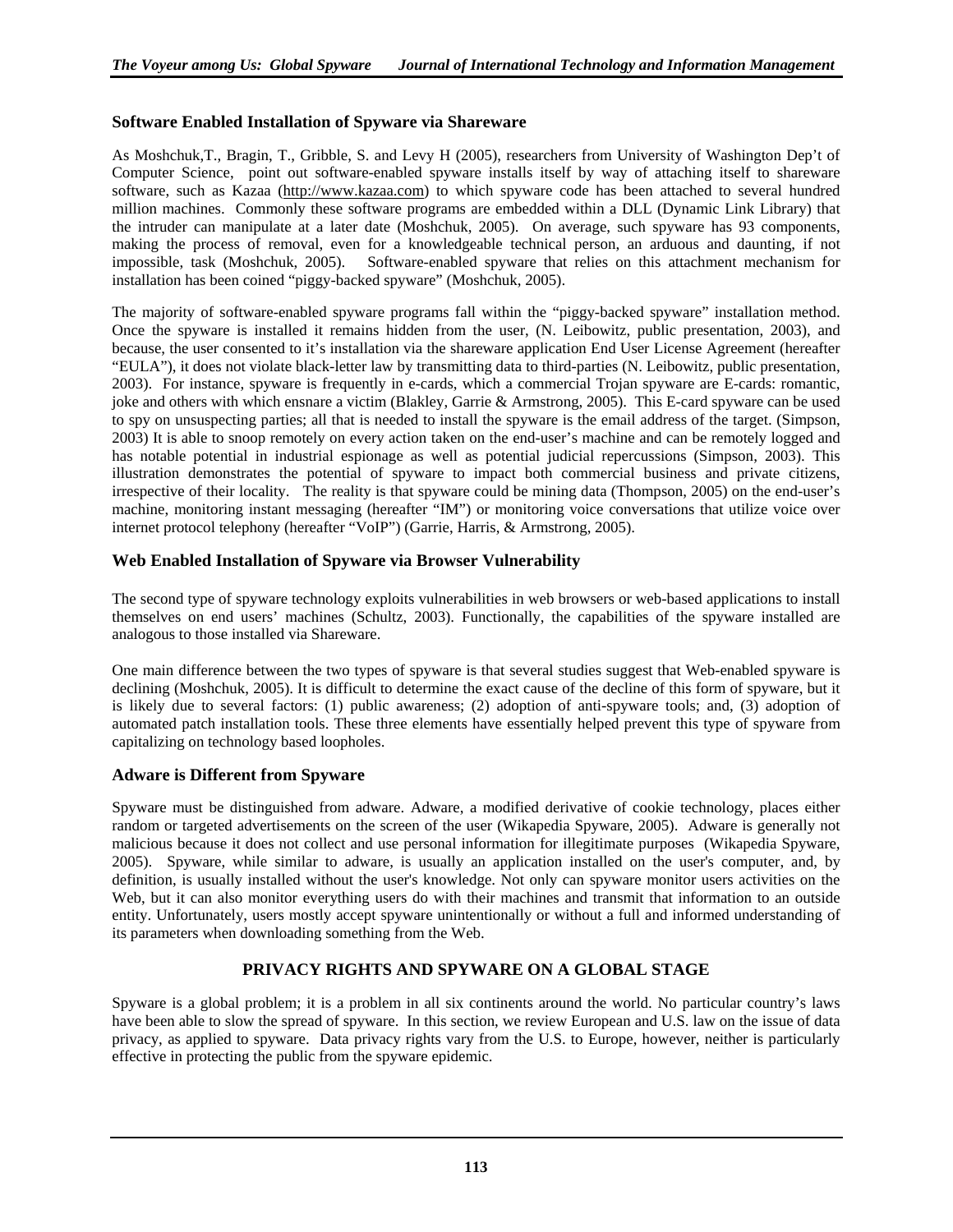#### **Europe**

Europe has established a much more stringent degree of personal data protection than the U.S. For instance, a U.S. company would be in violation of European human rights law by conducting electronic surveillance of European workers and transferring the results to countries like the U.S. that do not afford adequate privacy protection for employees' personally identifiable information (European Industrial Relations Observatory On-line, 2005). Today, the Constitution of Europe and various European Union directives, including Directive 2002/58/EC, form the framework of Europe's stringent digital privacy laws for individuals (European Commission, Privacy Protection, 2006).

#### **Constitution of Europe**

The Constitution of Europe is based on several successive treaties, most notably the Treaty of Rome (1957) and the Maastricht treaty (formally the Treaty on European Union, 1992), and has been modified by the more recent treaties of Amsterdam (1997) and Nice (2001). The Constitution was signed at a ceremony in Rome on October 29, 2004. Before it enters into force, however, it must be ratified by each state. This process was expected to take around two years to complete, but following the rejection in France and the Netherlands, the remaining process is now unclear. At the European Council of June 16-17, 2005, leaders extended the deadline beyond 2006, but did not set a new date.

The issue of privacy is addressed in Article 8 of the Constitution. Article 8 states that "[e]veryone has the right to respect for his private and family life, his home, and his correspondence" (European Convention for the Protection of Human Rights and Fundamental Freedoms, 1950). The ECHR has extended the definition of "private life and correspondence" in Article 8 to encompass all business relations, e-mail, and associated electronic communications (See *Niemietz v. Germany* and *Halford v. United Kingdom*). Article 8 establishes a fundamental right to privacy that is granted to all individual citizens of E.U. countries under ECHR jurisdiction. Article 8 ensures protection of all communications irrespective of the means, which is distinct from U.S. law, where e-mail is given less protection than phone calls (Garrie, Harris, & Armstrong, 2005). This broad data privacy protection is triggered the instant information enters the boundaries of the E.U., irrespective of the medium used (Garrie, Harris, & Armstrong, 2005).

#### **European Directives & Privacy**

European Union Directives are collective decisions made by the member states, acting via their national Government Ministers, which participate in the Council of the European Union and the Parliament. A Directive requires that each member state implement legislation before it comes into effect in that state. Directives leave member states a significant amount of leeway as to the exact rules to be adopted. But if, the member state does not pass the requisite national legislation, or if the national legislation is inadequate respective to the requirements of the directive, the European Commission can initiate legal action against the member state in the European Court of Justice (hereafter "ECJ") (Mann, 2002).

Several European Directives have been passed over the years with respect to privacy. The first was in October 1995, when the EC adopted a directive on the protection of individuals with regard to the processing of personal data and on the free movement of such data between member states (Directive 95/46/EC). Directive 95/46, which has been implemented by all the members States of the European Union, applies to all data, both paper and digital. Directive 95/46 defines the bounds between lawful and unlawful data processing to protect the rights and freedoms of persons who experience the processing of their own personal data. For instance, Directive 95/46 requires that any company collecting data on an individual must first obtain the consent of that individual and that the company must also identify itself to the people from whom it collects data, and allows those people to access the data so that they may make any necessary corrections.

Directive 95/46 was expanded by a new Directive on Privacy and Electronic communication in 2002, which targets specific privacy issues relating to electronic communications. The European Parliament passed the Directive 2002/58/EC on July 12, 2002 concerning the processing of personal data and the protection of privacy in the electronic communications sector. Directive 2002/58/EC, which has been adopted by the member states, applies to the collection, transmission, and processing of "personal data" within the EU. Processing of personal data is permitted if the data subject has unambiguously given his or her consent and in some other cases outlined in the text.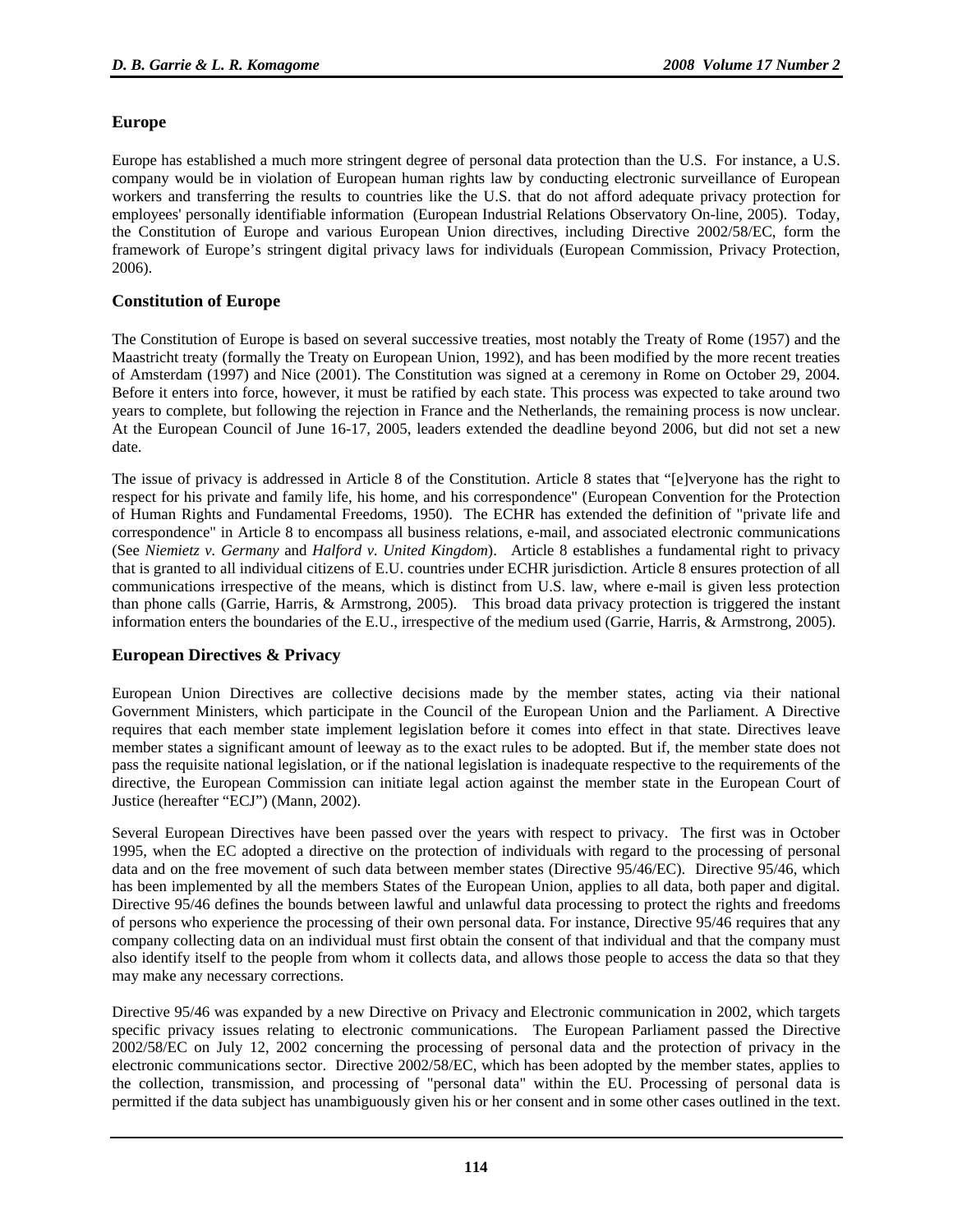Directive 2002/58/EC requires a company seeking to gain access or to store information from a user's terminal (e.g., PC, mobile phone or other similar devices) to provide the user with clear information about the purpose of any such invisible activity and offer the user the right to refuse it (Directive 2002/58/EC). Directive 2002/58 further recognizes that the use of cookies presents multiple privacy and data protection problems even though they may serve a valid functional purpose in business (Garrie, Harris, & Armstrong, 2005).

Both Directive 2002/58 and Directive 95/46 bind not only service providers established in the territory of EU Member States, but also those established outside the EU, including the U.S. The Directives are ineffective in addressing the spyware wave for three reasons. First, the Directives lack a clear description of the exact interaction between Directive 2002/58 and its mother Directive 95/46. For instance, the Directive 2002/58 provisions apply to information processed via cookies that cannot be qualified as 'personal data' within the meaning of Directive 95/46. Second, neither Directive provides any concrete guidance as to how entities must comply with the obligations to provide information and to offer a right to refuse the installation of the spyware. For instance, a spyware application, by providing the user with the right to elect to install a shareware application, could arguably be offering the user the right to refuse the software. Third, it is not entirely clear what types of cookie uses are covered by the Directives. For instance, spyware applications that utilize technology that is a progeny of cookie-based technology, such as peer-to-peer web applications, are no longer obliged to comply with either of the Directives. Therefore, while the European Union directives provide a notably greater degree of protection of personal data privacy, they are generally ineffective in addressing the spyware wave.

#### **United States' Law and Spyware**

The law of the U.S. specifically addresses espionage, whether through the theft of government information or, as the law also contemplates, through stealing trade secrets or patentable information (*Rambus, Inc. v. Infineon*, 2004, p. 692). But what about the theft of other types of information from individuals' or business' computers? Most people are familiar with spyware's ability to infect computers and to record browsing habits, keystrokes, passwords, financial information, and other personally identifiable information and to transmit it without the computer owner's knowledge (Warkentin, 2005). Unfortunately for the person whose computer has been hijacked and whose information is being stolen, the law does not adequately address these types of spies, that is, spyware.

Today, the U.S. law has not developed to address spyware because spyware is a relatively recent phenomenon - a phenomenon that is really an extension of cookie technology. There are, however, three separate federal laws applicable in the spyware context: the Computer Fraud and Abuse Act (hereafter "CFAA") (2000 & Supp, 2004), The Stored Wire and Electronic Communications and Transactional Records Act (hereafter "Stored Communications Act") (2003); and the Wiretap Act (2000 & WestSupp., 2004). Unfortunately, none of these three acts were designed to address the issues presented by spyware, and each has significant drawbacks.

Under the CFAA (2000 & WestSupp., 2004), spyware victims can assert a civil cause of action provided they can show aggregate damages during a one-year period of at least \$5,000.00, some modification or impairment of medical information, a physical injury, a threat to the public health or safety, or some damage to a government computer system. For the individual computer user, the only potentially applicable claim, and also the most difficult to establish, is the aggregate of \$5,000.00 in damage. Even the most expensive personal computer costs much less than this (CFAA, 2000 & WestSupp., 2004). An alternative possibility would be for the individual to claim the loss of personal data exceeding the \$5,000.00 limit (CFAA, 2000 & WestSupp., 2004). The question this raises for the individual consumer is whether litigation and the necessity of experts to show the extent of loss are worth the chance of recovery (CFAA, 2000 & WestSupp., 2004). For the individual consumer, without a class action, the potential value of the CFAA disappears. Furthermore, even if a class action arises, at least one of the members of the class must have \$5,000.00 worth of damages to allow the other class members' claims to survive (CFAA, 2000  $\&$ WestSupp., 2004). The damage threshold eliminates the CFAA as an avenue of redress for most consumers. Under the Stored Communications Act (2000 & WestSupp., 2005) it could be argued that spyware violates the Act by collecting personal information from an individual through a communication without that individual's consent. The Act specifies a private cause of action to protect individuals in their privacy (Blakley, Garrie & Armstrong, 2005). The Stored Communications Act requires proof of five elements. The access must: (1) be to "a facility through which an electronic communication service is provided;" (2) be intentional; (3) exceed authorization; (4) "obtain, alter, or prevent" a wire or electronic communication; and (5) involve a communication maintained in electronic storage in that system (Stored Communication Act, 2000 & West Supp., 2005). This statute, in its current form,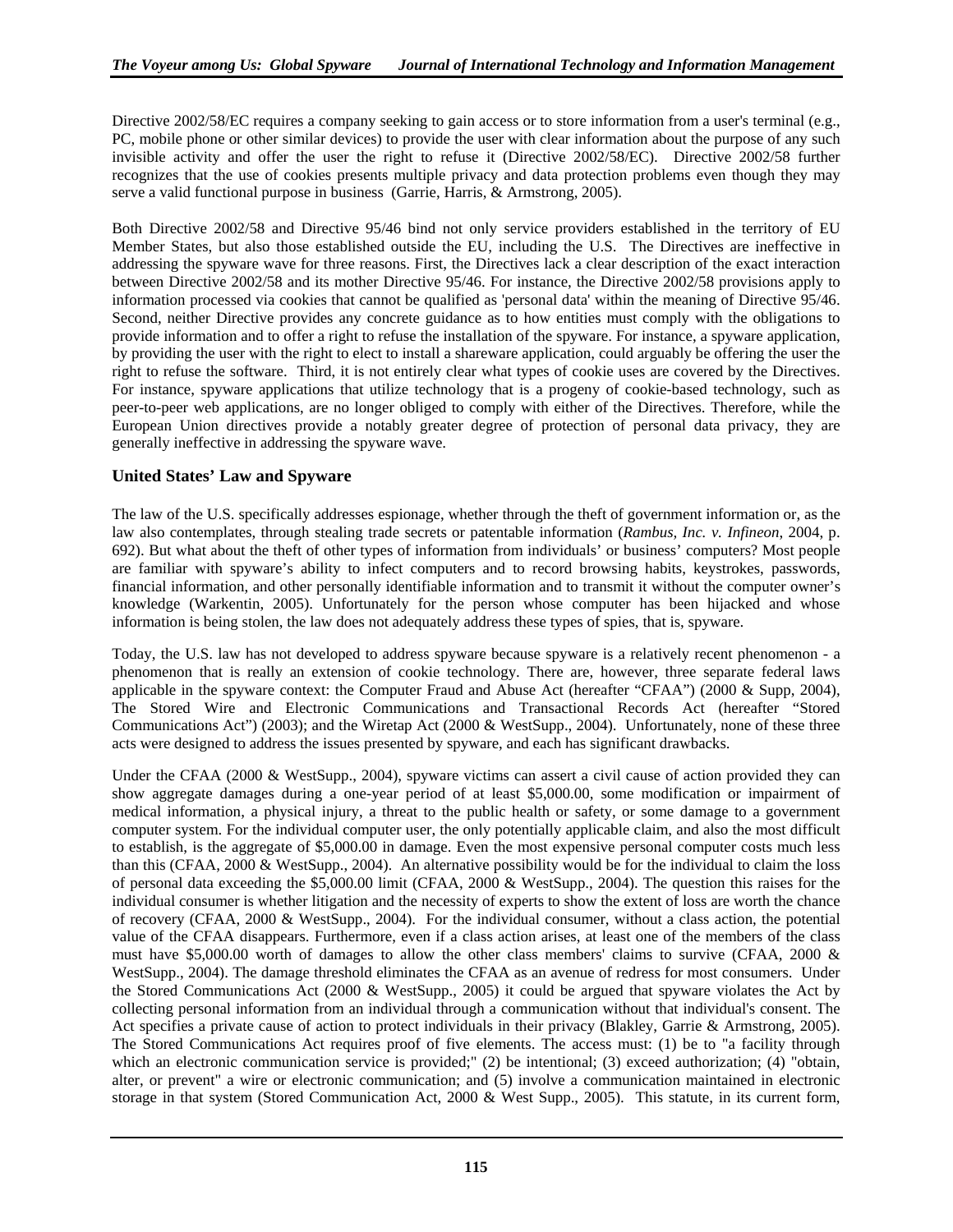does not provide US consumers with a remedy because of its broad construction of authorization. However, as with other potential remedies, if "authorization" can be redefined, a remedy may exist.

The Wiretap Act (2004) would seem to be the best avenue to address spyware. However, unlike the Stored Communications Act, courts have limited its provisions to apply only to the interception of electronic information in transit, (Wiretap Act, 2000 & West Supp. 2004) The Wiretap Act was designed not only to protect digital communications, but to protect telephone calls over traditional networks (Garrie, Harris, & Armstrong, 2005). Spyware companies have taken advantage of the storage-transit dichotomy to develop programs that intercept communications while they are in a temporarily stored state, either prior to, or immediately after transmission (Garrie, Harris, & Armstrong, 2005). While providing some legal viable recourse for the user, the Wiretap Act does not provide a comprehensive civil or criminal remedy.

Adjoining these aforesaid legal remedies are two traditional tort theories that may be effective in attempting to address spyware: trespass to chattels (Restatement (Second) of Torts § 218, 1965); and intrusion upon seclusion (Restatement (Second) of Torts § 652B, 1977). Neither common law theory has proven particularly successful (Blakley, Garrie & Armstrong, 2005). First, the tort of trespass to chattels is marginally helpful because of the difficulty in establishing damage to the chattel and the argument of implied consent. Second, the tort of intrusion upon seclusion focuses on consent and depends upon whether a court finds that a victim's expectation of privacy is reasonable or that the spyware perpetrator has a duty to prevent harm to the victim (Restatement (Second) of Torts § 652B, 1977).

This type of weakness in the extant law demonstrates why the judiciary's role is extremely important regarding spyware cases. Irrespective of a court's point of view in imposing or denying liability, the current common law fails to meet the needs of the consumer or of businesses in addressing spyware. Courts must be creative in applying the law to these new situations.

#### **SPYWARE SOLUTIONS**

While all of the potential remedies described above may provide assistance for some consumers and businesses in certain countries under the right circumstances, most spyware has been able to bypass any criminal or civil liability. Country-specific statutory solutions will probably be ineffective to impede the propagation of spyware and other data mining technologies. Rather the only viable solution is for countries to join together to implement uniform digital privacy protection laws that significantly improve international digital privacy law remedies.

#### **Multi-click Consent Agreements**

One potential statutory improvement that would help minimize unknowing consent by the user, and consequently eliminate most spyware, is by requiring general acceptance of EULA terms, as well as specific acceptance at all relevant points where access is granted to the user's personal information. The multi-click consent agreement itself should use language that can be understood by a layperson.

This multi-click consent solution would have three benefits. First, users will be better protected against "piggyback" spyware applications, because multi-click consent ensures that users are no longer unknowingly consenting to the installation and operation of spyware applications through a cumbersome, incomprehensible and, generally unread, EULA (Eunjung, 2004). For instance, "piggyback" spyware applications, such as Kaza, would no longer be able to embed in their EULA a provision granting consent to the installation of spyware applications that are invisible to the user. Instead, the multi-click EULA would bring to the user's attention a specific consent component that would only grant the spyware permission to install and operate on the user's machine *after* the user is informed in plain and unambiguous language of the personal data that the spyware may be record. Therefore, "piggyback spyware" that operates via the EULA loophole would be greatly limited because they would not be able to obtain the user's consent to the software installation via a cumbersome EULA. Instead the consumer would be informed and educated about the "piggyback spyware" being installed on their machine.

Second, the multi-click consent solution would benefit companies that utilize spyware applications for valid commercial purposes. The explicit multi-click consent EULA would provide evidence to rebut claims by users that the companies' spyware operated in a manner "invisible" to the user. For instance, a company could rebut a user's claim that the company obtained personal information without the user's consent with real-evidence of the user's explicit multi-tiered consent to the installation and operation of the software.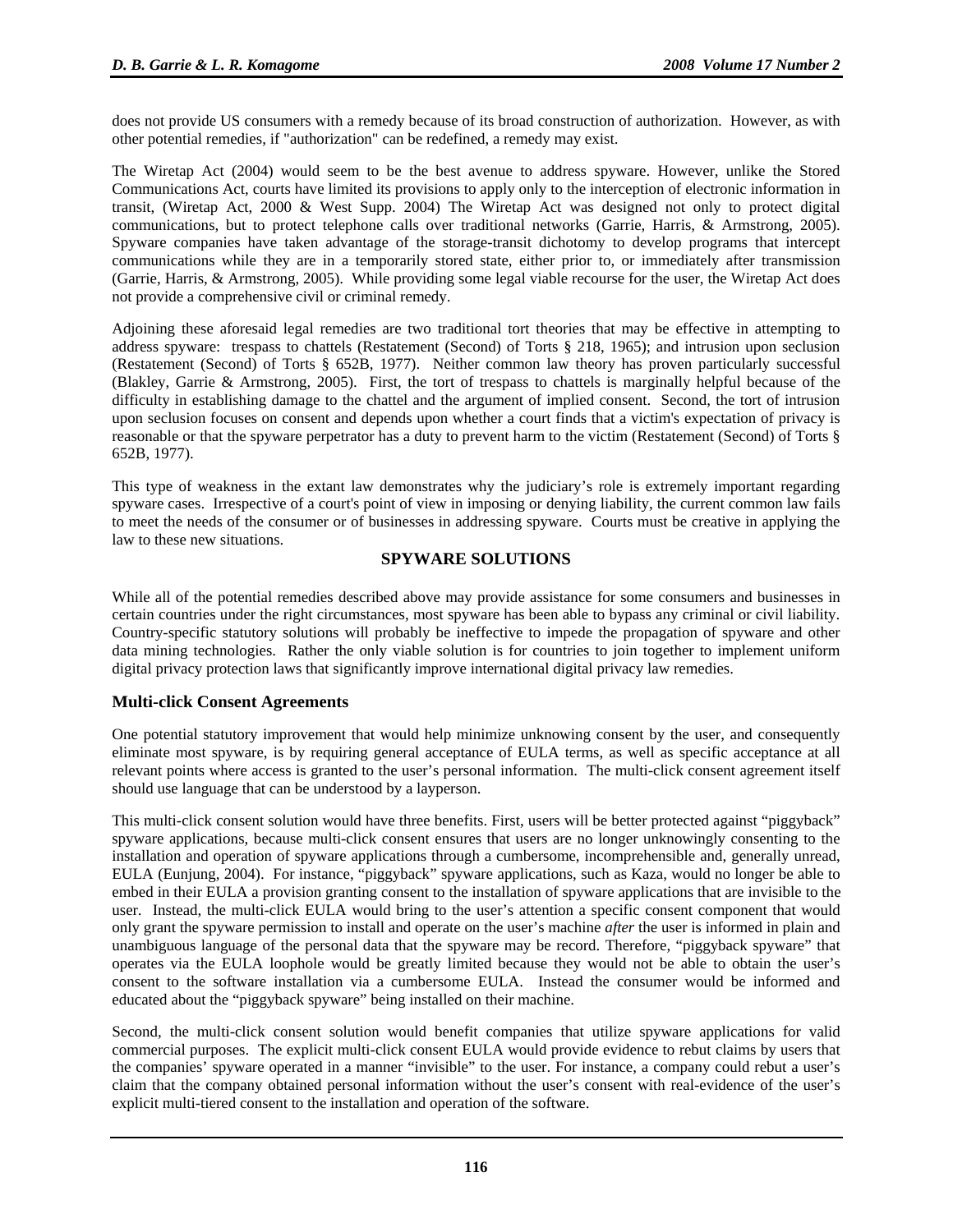Third, the multi-click consent solution would enable the law to differentiate between data mining of the type done by companies that monitor which pages visitors view on their own websites (a practice with clear commercial advantages that does not violate the end user's personal privacy) from the type of data mining done by spyware programs that are actually installed on the end user's personal computer and monitor key-strokes, passwords, and the like (Bono, [2](#page-10-1)005) without the user's consent.<sup>2</sup> The construction of this distinction will facilitate civil and/or criminal prosecution of unlawful spyware because such spyware would lack the user's consent, whereas lawful spyware would have the user's consent. Thus, the multi-tiered consent solution indirectly addresses unlawful spyware while directly addressing the highly problematic "piggyback spyware" issue. Most importantly, the average user will be protected from the misleading and cumbersome consent agreements through which "piggyback spyware" currently operates.

In order to effectively implement a multi-click consent EULA, a uniform consent clause should be developed to standardize the statement of intent to mine personal data. All nations should be encouraged to adopt uniform legislation to prevent spyware companies from capitalizing on different countries' laws. This uniform statement would inform users of the potential risks associated with granting consent to the installation and operation of a spyware application on their machine. The statement would be analogous to the health warnings found on cigarette cases in most developed countries that inform consumers of the health risks of smoking (World Health Organization, 1999).

While the data mining and spyware industries are likely to resist to any such multi-click consent requirement, spyware is analogous to cigarettes in that consumers should at the very least be informed of the potential harm that they may incur. Even though cigarette manufacturers resisted warnings, many countries require them for the physical health of their citizens (Mahood, 1995). Similarly, countries should require multi-click consent requirements for the "privacy health" of their citizens.

This special consent language should be inserted into the EULA and brought to the user's attention, requiring that the user give explicit multi-click consent. Like cigarette smokers, end users would still be able to allow spyware to operate on their systems if they choose to do so. The only difference would be that the end users would be able to make an informed choice just as those who smoke do so knowing full well of the harms that prolonged exposure to noxious cigarette fumes can cause to their bodies. Utilizing this multi-click consent approach incorporating explicit consent language would greatly alleviate unwanted privacy intrusions by data mining programs by refining consent agreements to preclude click-through consenting (Blakley, Garrie & Armstrong, 2005). This can be developed further by perhaps adding a "civil enforcement" provision that gives significant civil damages to aggrieved individuals irrespective of their actual losses to help ensure that perpetrators who mine personal data without informed consent are brought to justice.

## **Potential Non-Statutory Solutions**

While the international community is increasingly regulating activities on the Internet with promising statutory laws (Rundle, 2005), another viable tool for preventing spyware privacy infringements is to give courts access to information about emerging technologies and their potential to violate individuals' rights. It is imperative that courts around the world be empowered to apply existing privacy laws in their respective countries to new cases involving data processing disputes. This is especially true because many countries have adopted legislation, such as the European Directive of 1995, which could be applied to spyware. Judges need to have access to enough available information to fully understand the technologies and how they are being used, or could be used, to violate the law (Nesson, 2005).

Such a curriculum might include a combination of on-line, in-person, and paper materials, and could utilize a variety of educational tools, so as to maximize accessibility to all judges across national borders. By standardizing not only data mining law, but also the technical education and methods of applying such laws to specific cases, those who use spyware technologies for unethical ends will be at a tremendous disadvantage. Judicial education would help to establish a complete and potentially consistent body of case law in the international community as judges would have full understanding of how much privacy infringement data mining technologies are capable of. Ideally, an internationally standardized technology curriculum for judges could be an extremely useful aid to justices presiding over privacy disputes involving new technologies.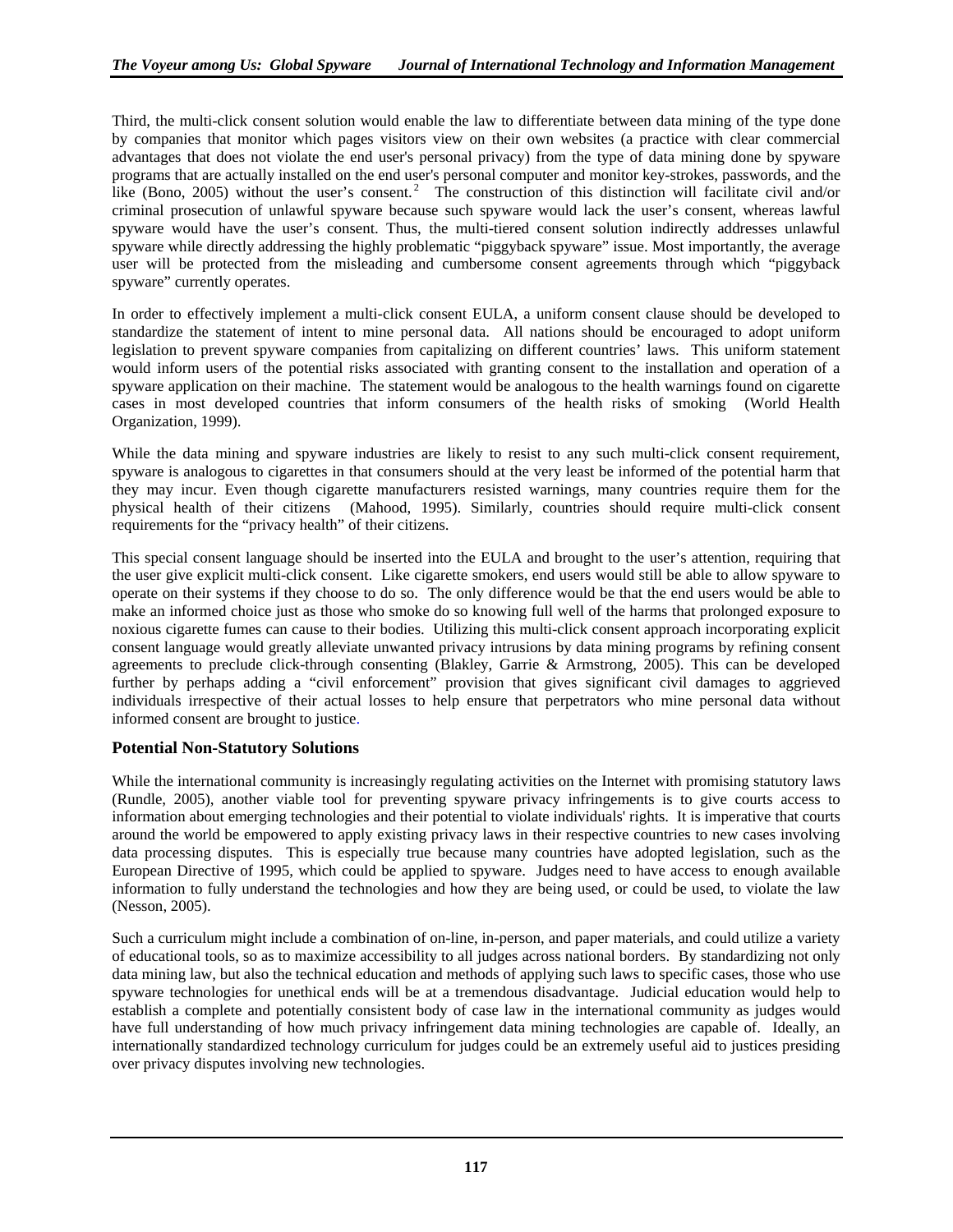#### **CONCLUSIONS**

Notwithstanding their fundamentally different perspectives on digital privacy, changes to the legal infrastructure in the U.S or the E.U. will provide a great starting point to address the global problem of spyware. Implementing such changes would provide a cooperative model for the rest of the world. It is important that the legal reform expand beyond both the U.S. and the E.U. because spyware and other technological problems are not geographically bound. For instance, most software piracy is not U.S. or E.U. based. Furthermore, as new technologies emerge beyond the confines of cookie technology or even Internet based spyware, countries around the world will find themselves confronting the challenge of protecting their citizens' personal information. Spyware has no borders and is not confined to any particular U.S. state or E.U. member.

Accordingly, spyware must be addressed at a global, not country-specific, level. Perhaps the U.N. and International Court of Justice can contribute toward the creation of a global information privacy framework. Even though such a solution could not apply to a governmental actor, it would impact those who operate spyware technologies for personal or private purposes.

Irrespective of whether a country-specific or global approach is taken, those tasked with applying these statutes and laws should receive training and education on spyware and all emerging technologies. By educating those tasked with interpreting the laws, fewer judicial loopholes will be created. For instance, if the legislature and judiciary were better educated about how the Internet operates as whole, the development of laws regarding spyware and other internet data mining technologies would inevitably afford individuals greater protection and peace of mind.

#### **REFERENCES**

- Adelman, B., (2005). *Gator's EULA Gone Bad* retrieved July 13, 2005 from the World Wide Web: http:// www.benedelman.org/news/112904-1.html
- Blakley, A., Garrie, D. B., & Armstrong, M.J., (2005). Coddling spies: why the law doesn't adequately address computer spyware. *Duke Law & Technology Review 2005.* Retrieved February 6, 2006 from <http://www.law.duke.edu/journals/dltr/articles/2005dltr0025.html>
- Bono, M., (2005). Are you aware of spyware on your home computer? *The Hill.* Retrieved March 7, 2006 from the World Wide Web: <http://www.hillnews.com/thehill/export/TheHill/News/Frontpage/102005/ssbono.html>
- Brandt, A., (2000). How it Works: Cookies. *PcWorld.* Retrieved Aug. 10, 2004 from the World Wide Web: http://www.pcworld.com/hereshow/article/0,aid, 15352, 00.asp
- Byers, S. (2001). The Internet: Privacy Lost, Identities Stolen, Brandeis Law Journal, 141, 143-44.
- Carfarchio, P. (2002). The challenge of non-viral malware, PestPatrol White Papers. Retrieved Aug. 2, 2002 from World Wide Web:<http://www.pestpatrol.com/Whitepapers/NonViralMalware0902.asp>
- Computer Fraud and Abuse Act 18 U.S.C. §1030 (2000 & WestSupp. 2004). Directive 95/46/EC of the European Parliament and of the Council of 24 October 1995 on the protection of individuals with regard to the processing of personal data and on the free movement of such data, O.J. L 281, 23 November 1995.
- Directive 2002/58/EC, (12 July 2002). Concerning the processing of personal data and the protection of privacy in the electronic communications sector (Directive on privacy and electronic communication), O.J. L 201/37, 31 July 2002, replacing Directive 97/66/EC of the European Parliament and of the Council of 15 December 1997 on the processing of personal data and the protection of privacy in the telecommunications sector, O.J. L 53, 14 January 1998.
- Eunjung Cha, A. (2004). Computer users face new scourge; hidden adware programs hijack hard drives. The *Washington Post,* A01.
- European Commission Privacy Protection (2005). *Privacy Protection.* Retrieved March 3, 2006 from the World Wide Web:  $\qquad$

[http://europa.eu.int/information\\_society/topics/ecomm/all\\_about/todays\\_framework/privacy\\_protection/ind](http://europa.eu.int/information_society/topics/ecomm/all_about/todays_framework/privacy_protection/index_en.htm) ex en.htm (last updated Mar 6, 2006)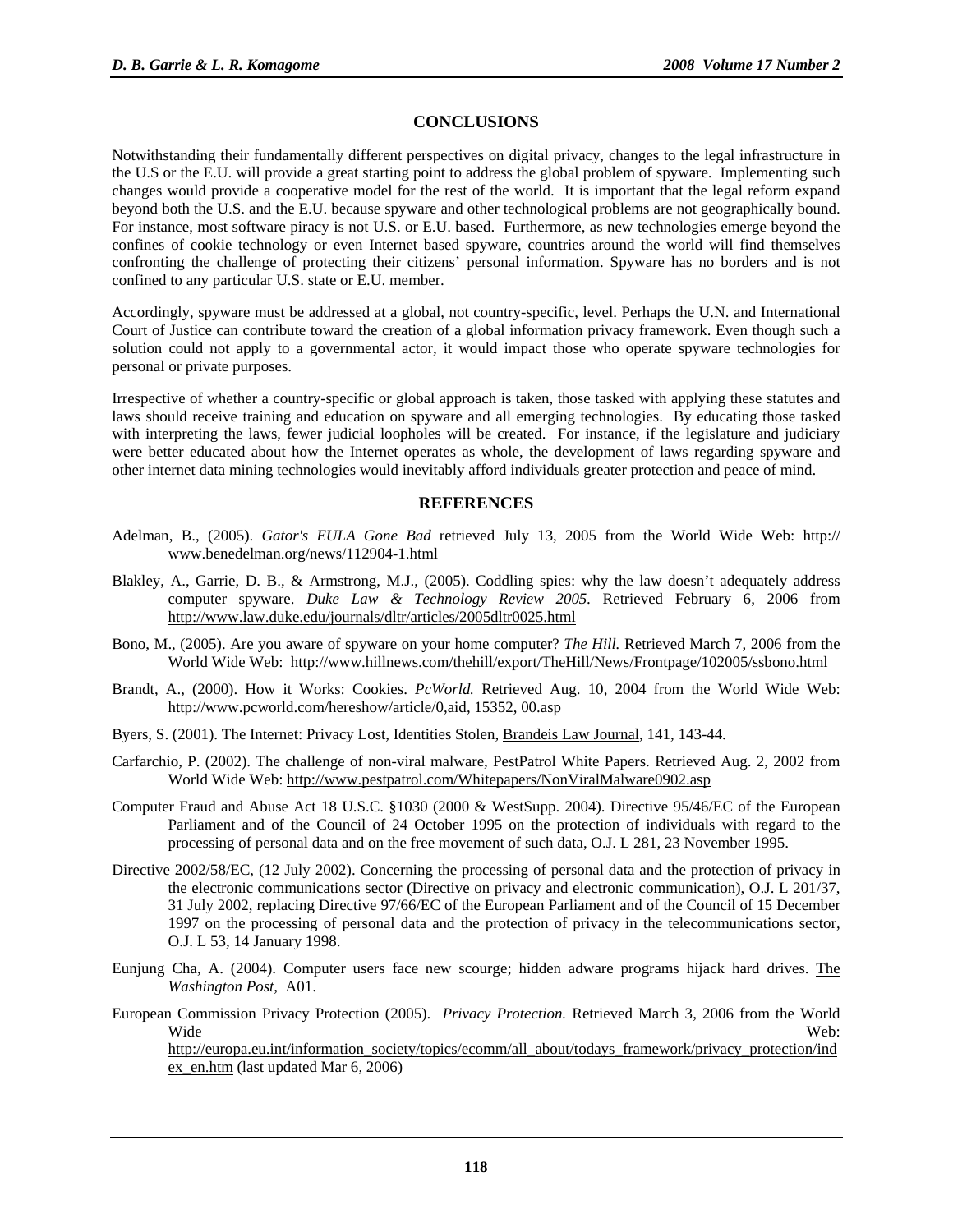- European Convention for the Protection of human rights and fundamental freedoms (1950). Council of Europe, Rome, , [http://conventions.coe.int/Treaty/EN/CadreListeTraites.htm;](http://conventions.coe.int/Treaty/EN/CadreListeTraites.htm) See also article 7 of the Charter of Fundamental Rights of the European Union, O.J. C 364/1, 18.12.2000.
- European Industrial Relations Observatory On-line (2005). *New Technology and Respect for Privacy at the Workplace 5*. Retrieved March 1, 2006 from the World Wide Web: http:// [www.eiro.eurofound.eu.int/print/2003/07/study/tn0307101s.html](http://www.eiro.eurofound.eu.int/print/2003/07/study/tn0307101s.html)
- Foster, E. (2002). The gripe line: the spy who loves you some 'free' internet services come with the kind of surveillance you may not want. *Infoworld,* 60(60), 24.
- Garrie, D. B., Armstrong, M., & Blakely A., (2005). Voice over internet protocol: reality v. legal fiction. *Federal Lawyer,* 7, 34 - 36.
- Garrie, D., Armstrong, M. & Harris, D., (2005). Is Your Conversation Protected?, *University of Seattle Law Review,* 27, 97 – 113.
- Gibson, S. (2005). OptOut retrieved May 10, 2005 from the World Wide Web: [http://www.grc.com/oo/news.htm.](http://www.grc.com/oo/news.htm)
- Gordan, S. (2005). Fighting spyware and adware in the enterprise. *Information Systems Security ISC2 Journal,* 14. Retrieved March 8, 2006 from<http://www.infosectoday.com/>
- *Halford v. United Kingdom*, 39 Eur. Ct. H.R. 1004 (1997).
- Hagerty, J. R. & Berman, D.K. (2003, August 27). Caught in the net: new battleground over web privacy: ads that snoop. *Wall Street Journal,* A1.
- Hamilton, J. (1972). The demand for cigarettes; advertising, the health scare, and the cigarette advertising ban. *Review of Economics and Statistics*, 54(4), 401-411.
- Kenkel, D. S. (1991). Health behavior, health knowledge, and schooling. *Journal of Political Economy,* 99(2), 287- 305.
- Klang, M. (2004). Spyware the ethics of covert software. *Ethics and Information Technology,* 193-202.
- Krause, J. (2005). Prying Eyes, 91(5) *A.B.A.J.* 60 May 2005, Vol.91 Issue 5, p. 60, 2p, 1c.
- Lavasoft, Spyware & Harmful Technologies. Retrieved Sept. 19, 2005 from the World Wide Web: http://www.lavasoftusa.com/trackware\_info/spyware\_tech
- Lippert, S. K. & Swiercz, P. M. (2007). Personal Data Collection via the Internet: The Role of Privacy Sensitivity and Technology Trust, *Journal of International Technology and Information Management* <sub>2</sub>Vol.16, Issue 1, 17-30.
- Levy, S. & Stone, B. (2005). Grand theft identity. *Newsweek,* p. 38.
- Mann, R. & Winn, J., (2002). *Electronic Commerce* 187 (stating that data protection varies notably across member states: Germany, France, and United Kingdom had a tradition of strong protection of privacy versus nonexistent regulation in Greece.)
- Moore, D. (2003). Inside the slammer worm. *IEEE Security & Privacy,* 33-39.
- Nesson, C. R. (2001). Online privacy. Retrieved January 24, 2006, from<http://cyber.law.harvard.edu/ilaw/Privacy>
- Nesson, C., Marino, A., & Kent, R. (2005). Privacy. Retrieved January 24, 2006, from [http://cyber.law.harvard.edu/ilaw/harvard\\_2005\\_module\\_3\\_privacy](http://cyber.law.harvard.edu/ilaw/harvard_2005_module_3_privacy)
- Mahood G. (1995). Canadian tobacco package warning system. Tobacco Control, 4, 10–14.
- Moshchuk, A., Bragin,T., Gribble, S., & Levy, H., A (2006). Crawler-based Study of Spyware on the Web Department of Computer Science & Engineering University of Washington. Retrieved March 2, 2006 from the World Wide Web: http://www.cs.washington.edu/homes/gribble/papers/spycrawler.pdf
- *Niemietz v. Germany*, 251 Eur. Ct. H.R. 23 (1992).
- Prostic,E. (2004). Remarks, Monitoring Software on Your PC: Spyware, Adware, and Other Software (Spyware Workshop, April 19, 2004), Retrieved July 20, 2004, from